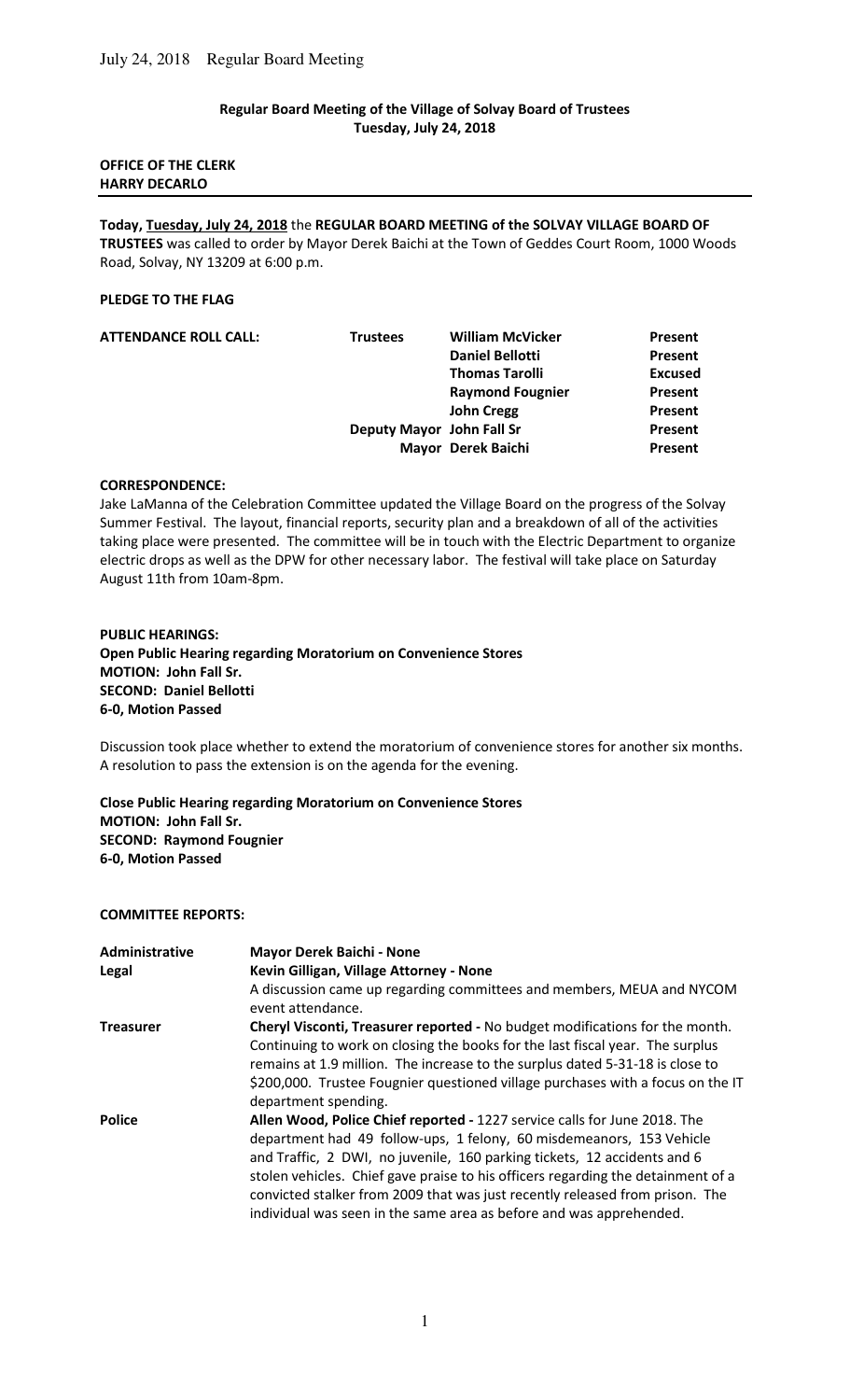| <b>Electric</b>           | John Kurtz, Asst. Electric Superintendent reported - Ridley Electric has about 1-<br>2 weeks of work in order to complete the project on Bridge Street before the<br>Village accepts is as their own. New street lighting is 99% complete and should<br>be done in the next couple of weeks. It will be EV tested before its accepted by<br>the Village. Continue installation of cut outs on all 5 KV transformers. The will<br>be an estimated 2-3 year project. The Substation maintenance has paid off with<br>all the very warm weather we have had no issues. This is money well spend<br>along with our tree trimming on distribution feeders. Trustee Fougnier<br>provided an update regarding the Electric charging stations as well.                                                                                                                                                                                                                                                                                                                                                                                                                                                                                                                                                                           |
|---------------------------|--------------------------------------------------------------------------------------------------------------------------------------------------------------------------------------------------------------------------------------------------------------------------------------------------------------------------------------------------------------------------------------------------------------------------------------------------------------------------------------------------------------------------------------------------------------------------------------------------------------------------------------------------------------------------------------------------------------------------------------------------------------------------------------------------------------------------------------------------------------------------------------------------------------------------------------------------------------------------------------------------------------------------------------------------------------------------------------------------------------------------------------------------------------------------------------------------------------------------------------------------------------------------------------------------------------------------|
| DPW/Highway               | Richard Penhall, DPW Superintendent - Introduced part of his staff that were in<br>the audience, Paul Hoffman and James Dineen. He addressed the work and<br>projects that have taken place throughout the month. They included removal of<br>trees in various areas, trash and brush removal, and work at the Village Hall.<br>The handicapped ramp in front of the Village Hall was improved by removing old<br>carpeting and sanding and staining the floor. Also, security windows, framing<br>and security locks are being done at the Village Hall. Ongoing sewer issues are<br>being addressed. This is the result of older lines. The Solvay Pool is running<br>fine. We are waiting on paving contractor, Suit Kote to begin work in the<br>Village. The weed exterminator company that worked in the Village last year is<br>going to begin work this year using the same solution to dismember the weeds.<br>The old packer truck is in critical condition and extensive repairs have been<br>done to it. A replacement is necessary and quotes are being collected.                                                                                                                                                                                                                                          |
| Library                   | Dan Golden, Library Director reported - The summer hours will go into effect<br>from June 17 to September 2 <sup>nd</sup> . Our summer hours will be: Monday-Wednesday<br>9am-8pm, Thursday and Friday 9am-5pm, Saturday 9am-1pm, Sunday we will<br>be closed during the summer. According to Dan, these are the upcoming<br>programs for the 2018 Summer Reading Program: Moreland the Magician-<br>Wednesday July 25 at 10:00 a.m. Moreland the Magician will use a wide variety<br>of magic tricks to celebrate the fun of reading. Dan the Snakeman -Thursday,<br>August 2nd at 10 a.m. Dan Chase, the 'Snakeman,' will present live reptiles to<br>teach about wildlife and the environment. Visit by State Fair Director Troy<br>Waffner Tuesday, August 7, 6:30pm. NY State Fair Director Mr. Troy Waffner<br>will talk about the upcoming the NYS Fair and take your questions. Enjoy the<br>Fair! Reading with Scooch of the Syracuse Sky Chiefs, Tuesday, August 14, 6:30<br>p.m. Fun evening with Syracuse Chiefs --triple AAA, baseball staff member and<br>Mascot. Featuring a reading and picture session. Our next Report to the Village<br>Trustees will provide more information on our upcoming Summer Reading<br>Program. Stay tuned! As always, the Library welcomes suggestions from the<br>public. |
| <b>Codes</b>              | Anthony Alberti reported - Six unregistered vehicles were sent out, 11 rental<br>inspections were completed, 19 electrical inspections and 7 high grass violations<br>which 4 work orders were created for. A resident questioned what is being<br>done about abandoned buildings. The codes department is working with the<br>county and a letter was drafted by the Mayor to come up with a solution.                                                                                                                                                                                                                                                                                                                                                                                                                                                                                                                                                                                                                                                                                                                                                                                                                                                                                                                  |
| <b>Stormwater</b>         | <b>Mark Malley - None</b>                                                                                                                                                                                                                                                                                                                                                                                                                                                                                                                                                                                                                                                                                                                                                                                                                                                                                                                                                                                                                                                                                                                                                                                                                                                                                                |
| <b>Celebrations</b>       | Jake LaManna reported during Correspondence                                                                                                                                                                                                                                                                                                                                                                                                                                                                                                                                                                                                                                                                                                                                                                                                                                                                                                                                                                                                                                                                                                                                                                                                                                                                              |
| <b>Buildings</b>          | John Fall Sr, Trustee reported - The new village hall was discussed at the July<br>meeting. C&S Engineers drafted a layout and area for construction. The<br>potential for including the police department is still being discussed. The<br>landscaping layout was also addressed. The next meeting is on August 21st at<br>5:30 at the Village Hall.                                                                                                                                                                                                                                                                                                                                                                                                                                                                                                                                                                                                                                                                                                                                                                                                                                                                                                                                                                    |
| <b>Comprehensive Plan</b> | John Cregg, Trustee reported - The meeting last Tuesday took place regarding<br>the plan and positive and negative ideas were discussed. Once the plan is<br>complete, it will be in place for the next 10 years. Continue to check the<br>Comprehensive Plan website for meetings and updates.                                                                                                                                                                                                                                                                                                                                                                                                                                                                                                                                                                                                                                                                                                                                                                                                                                                                                                                                                                                                                          |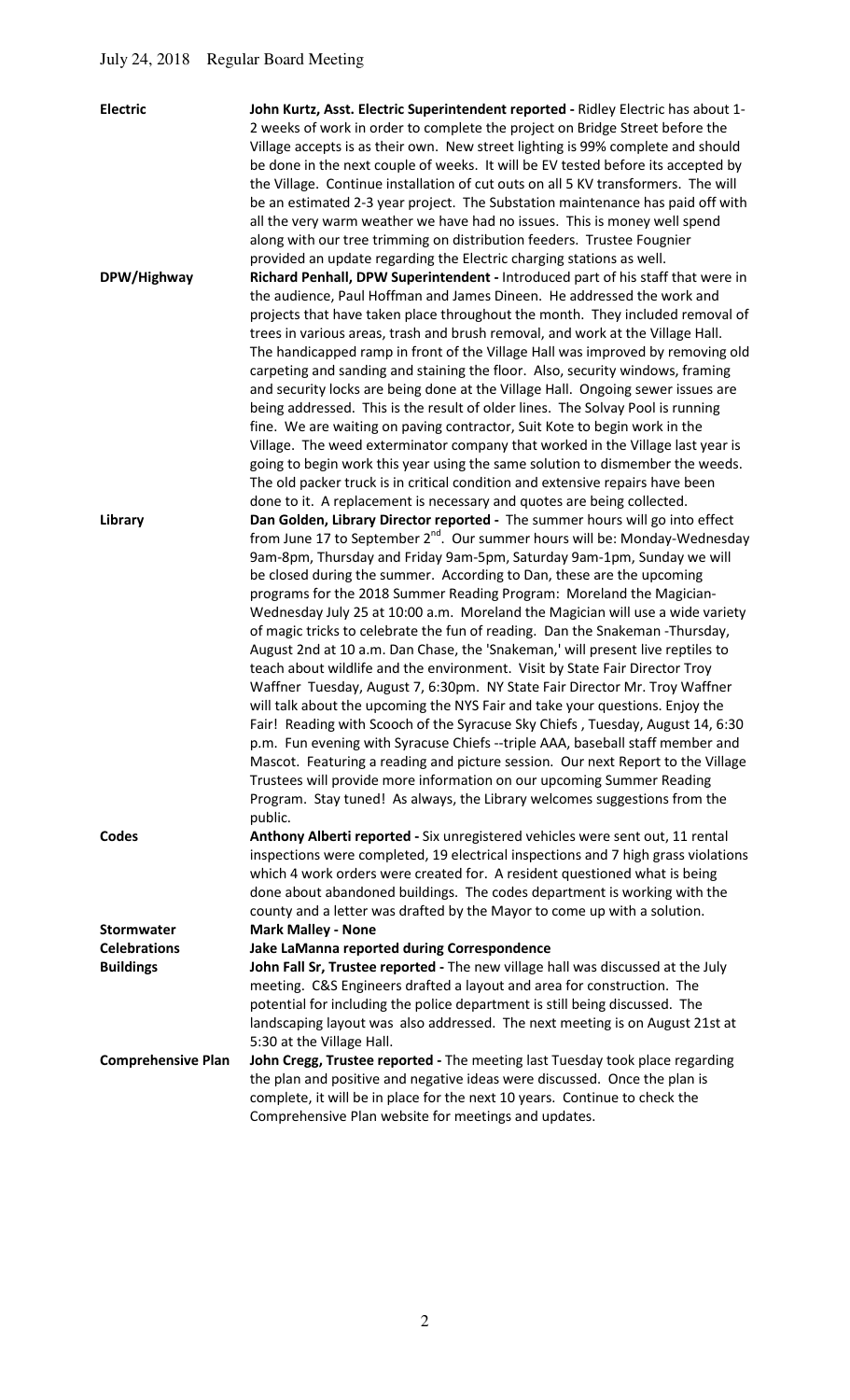# July 24, 2018 Regular Board Meeting

|                                                                | <b>RESOLUTIONS:</b>                                                                                                                                                                                                                                                                                                                                                                                                                                                                                                                                                                                                                                                                                 |                 |              |                       |
|----------------------------------------------------------------|-----------------------------------------------------------------------------------------------------------------------------------------------------------------------------------------------------------------------------------------------------------------------------------------------------------------------------------------------------------------------------------------------------------------------------------------------------------------------------------------------------------------------------------------------------------------------------------------------------------------------------------------------------------------------------------------------------|-----------------|--------------|-----------------------|
| 1.                                                             | Authorization from the Board of Trustees to pay C&S Engineers \$16,232.50 for services<br>rendered from $6/1/18$ to $6/30/18$ . (Total Cost to the Village is: \$5,320.00)<br>Below are the specific projects that will be reimbursed through Grant or the County:<br>Invoice No. 0173096 - Project No. 114.218.001 - SAM Grant<br>Invoice No. 0173105 - Project No. 114.219.001 - TAP Grant<br>Invoice No. 0173098 - Project No. 114.220.001 - SAM Grant<br>Invoice No. 0173099 - Project No. 114.220.002 - SAM Grant<br>Invoice No. 0173100 - Project No. 114.223.001 - County<br><b>MOTION: John Fall Sr</b><br><b>SECOND: Raymond Fougnier</b><br><b>AYES: 6</b>                                | <b>NAYES: 0</b> |              | <b>MOTION CARRIED</b> |
| 2.                                                             | Authorization from the Board of Trustees to pay Costello, Cooney & Fearon, PLLC \$11,315.50<br>for services rendered for the month of June 2018.<br><b>MOTION: John Fall Sr</b><br><b>SECOND: Raymond Fougnier</b>                                                                                                                                                                                                                                                                                                                                                                                                                                                                                  |                 |              |                       |
|                                                                | <b>AYES: 6</b>                                                                                                                                                                                                                                                                                                                                                                                                                                                                                                                                                                                                                                                                                      | <b>NAYES: 0</b> |              | <b>MOTION CARRIED</b> |
| 3.<br>4.                                                       | Authorization from the Board of Trustees to approve the minutes from the June 26, 2018<br>Regular Board Meeting and the Reading of the Minutes be herewith dispensed.<br><b>MOTION: John Cregg</b><br><b>SECOND: William McVicker</b><br>AYES: 6<br><b>NAYES: 0</b><br><b>MOTION CARRIED</b><br>Authorization from the Board of Trustees to accept the resignation of Carlo Columbo dated July<br>12, 2018 from the Zoning Board of Appeals and Planning Board and to Appoint Jason Britton to<br>complete his term from July 12, 2018 to December 31, 2020. A copy of the resignation letter<br>has been distributed to the Board of Trustees and will remain on file in the Office of the Village |                 |              |                       |
|                                                                | Clerk.                                                                                                                                                                                                                                                                                                                                                                                                                                                                                                                                                                                                                                                                                              |                 |              |                       |
| <b>MOTION: John Fall Sr</b><br><b>SECOND: Raymond Fougnier</b> |                                                                                                                                                                                                                                                                                                                                                                                                                                                                                                                                                                                                                                                                                                     |                 |              |                       |
|                                                                | <b>William McVicker</b>                                                                                                                                                                                                                                                                                                                                                                                                                                                                                                                                                                                                                                                                             | <b>Trustee</b>  | <b>Voted</b> | Yes                   |
|                                                                | <b>Raymond Fougnier</b>                                                                                                                                                                                                                                                                                                                                                                                                                                                                                                                                                                                                                                                                             | <b>Trustee</b>  | Voted        | Yes                   |
|                                                                | <b>John Cregg</b>                                                                                                                                                                                                                                                                                                                                                                                                                                                                                                                                                                                                                                                                                   | <b>Trustee</b>  | <b>Voted</b> | Yes                   |
|                                                                | John Fall, Sr.                                                                                                                                                                                                                                                                                                                                                                                                                                                                                                                                                                                                                                                                                      | <b>Trustee</b>  | Voted        | Yes                   |
|                                                                | <b>Daniel Bellotti</b>                                                                                                                                                                                                                                                                                                                                                                                                                                                                                                                                                                                                                                                                              | <b>Trustee</b>  | <b>Voted</b> | <b>Abstained</b>      |
|                                                                | <b>Thomas Tarolli</b>                                                                                                                                                                                                                                                                                                                                                                                                                                                                                                                                                                                                                                                                               | <b>Trustee</b>  | Voted        | <b>Excused</b>        |

5. Authorization from the Board of Trustees to hire the following Life Guards to complete the 2018 Solvay Pool Season at a rate of \$11.40 per hour.

**Derek Baichi Mayor Voted Yes**

- Hannah Murdock
- Christopher Brusa (Sub)
- Benjamin Rappaport (Sub)

 **MOTION: Raymond Fougnier SECOND: John Cregg** 

**AYES: 6** NAYES: 0 MOTION CARRIED

- 6. Authorization from the Board of Trustees to send Chuck Callura to Basic Code Enforcement Training. The Courses are conducted in Schuyler County (NYS Fire Academy in Montour Falls). The Subject and Dates are listed below:
	- Introduction to Code Enforcement Practices Part 1 on August 14-16
	- Introduction to Code Enforcement Practices Part 2 on September 18-20
	- Inspection Procedures for Existing Structures on October 23-25

**MOTION: William McVicker** 

 **SECOND: John Fall Sr** 

**NAYES: 0 MOTION CARRIED**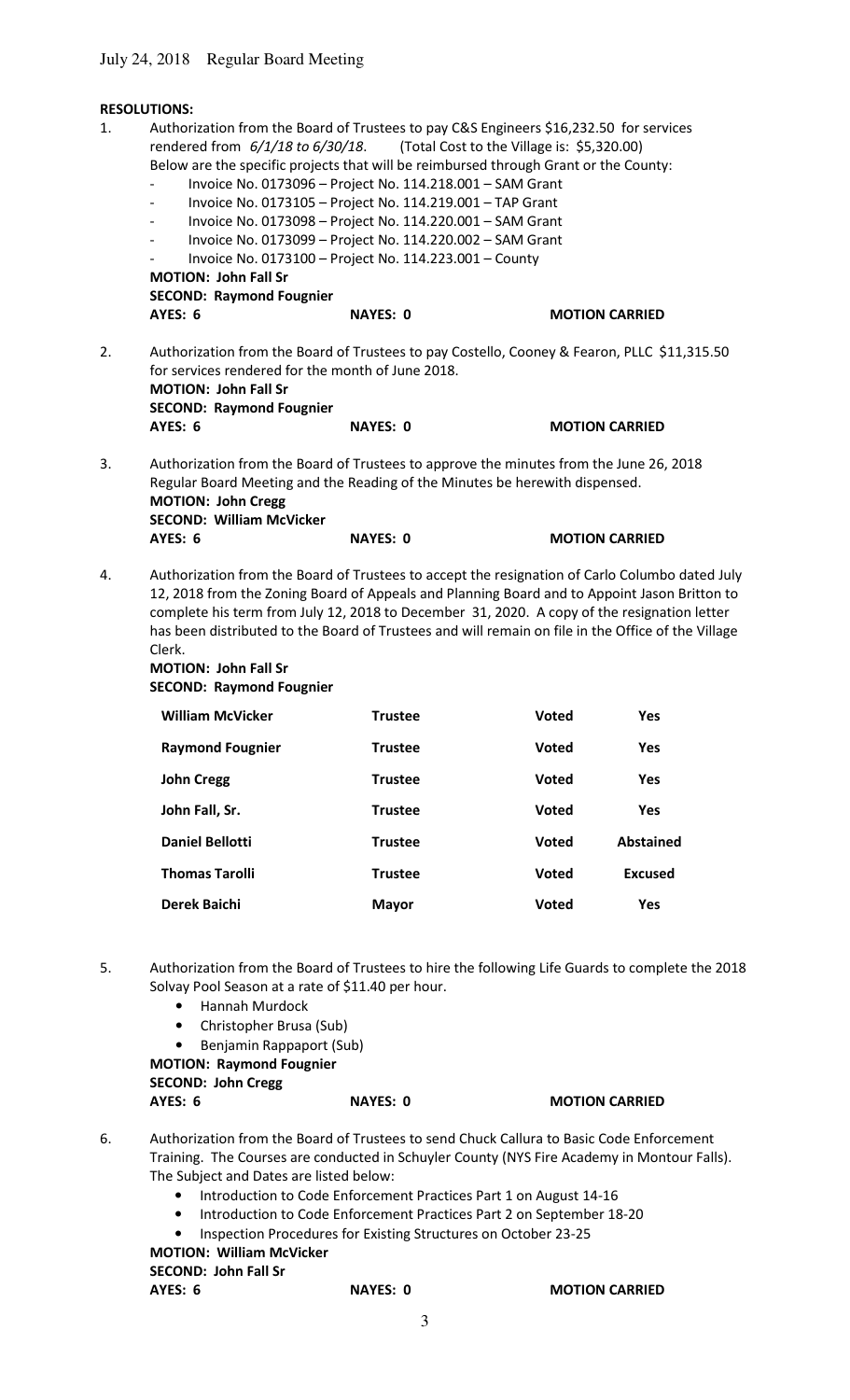7. Authorization from the Board of Trustees to increase the hourly rate of Part Time Police Officers to \$20.00 per hour effective August 4, 2018.

#### **MOTION: John Cregg SECOND: Daniel Bellotti**

| <b>William McVicker</b> | <b>Trustee</b> | <b>Voted</b> | <b>Yes</b>       |
|-------------------------|----------------|--------------|------------------|
| <b>Raymond Fougnier</b> | <b>Trustee</b> | <b>Voted</b> | <b>Yes</b>       |
| <b>John Cregg</b>       | <b>Trustee</b> | <b>Voted</b> | <b>Yes</b>       |
| John Fall, Sr.          | <b>Trustee</b> | <b>Voted</b> | <b>Yes</b>       |
| <b>Daniel Bellotti</b>  | <b>Trustee</b> | <b>Voted</b> | <b>Yes</b>       |
| <b>Thomas Tarolli</b>   | <b>Trustee</b> | <b>Voted</b> | <b>Excused</b>   |
| Derek Baichi            | <b>Mayor</b>   | <b>Voted</b> | <b>Abstained</b> |

8. Authorization from the Board of Trustees Enacting Local Law 4-2018, extending for an Additional Six (6) Months the Moratorium on the Construction, Renovation, Modification, Addition to or Operation of Convenience Stores Within the Village of Solvay, all in accordance with the full resolution in this matter that has been circulated to the Board of Trustees.  **MOTION: John Fall Sr** 

 **SECOND: Raymond Fougnier** 

| <b>William McVicker</b> | <b>Trustee</b> | <b>Voted</b> | <b>Yes</b>     |
|-------------------------|----------------|--------------|----------------|
| <b>Raymond Fougnier</b> | <b>Trustee</b> | <b>Voted</b> | <b>Yes</b>     |
| <b>John Cregg</b>       | <b>Trustee</b> | <b>Voted</b> | <b>Yes</b>     |
| John Fall, Sr.          | <b>Trustee</b> | <b>Voted</b> | <b>Yes</b>     |
| <b>Daniel Bellotti</b>  | <b>Trustee</b> | <b>Voted</b> | <b>Yes</b>     |
| <b>Thomas Tarolli</b>   | <b>Trustee</b> | <b>Voted</b> | <b>Excused</b> |
| Derek Baichi            | <b>Mayor</b>   | Voted        | <b>Yes</b>     |

9. Authorization from the Board of Trustees to approve:

**WHEREAS**, the property described by the following tax map number(s) and located at the following address(s) is/are in the Village of Solvay, is/are owned by the following owner(s); and

**WHEREAS**, as the aforesaid property owner(s) allows the property to accumulate high weeds, brush, grass, trash, debris, or other matter, in a manner that is unhealthy, hazardous, or dangerous and in violation of Chapter 56; and

**WHEREAS**, the owner(s) was notified by certified mail and/or posted on site and a follow up revealed the violation still exists

**NOW**, be it resolved that the Village of Solvay Board shall authorize the property to be cut, trimmed, and removed by the Village Representatives, and all actual costs of work or services rendered at the direction of the Village Board, shall be assessed and collected in the same manner and time as the taxes levied on the premises.

| <b>STREET ADDRESS</b>           | <b>TAX MAP</b> | <b>NAME OF OWNER</b>         |
|---------------------------------|----------------|------------------------------|
| 407 Fourth St.                  | 008.-01-03.0   | <b>Gennaro Russo</b>         |
| 223 William St.                 | 010.-03-03.0   | Medo Realty Inc.             |
| 406 Darrow Ave.                 | 003.-05-03.0   | James J Buerkle              |
| 112 Worth Ave (empty lot)       | 005.-07-07.0   | Normandy Mortgage Loan Trust |
| <b>MOTION: Raymond Fougnier</b> |                |                              |
| <b>SECOND: William McVicker</b> |                |                              |
| AYES: 6<br><b>NAYES: 0</b>      |                | <b>MOTION CARRIED</b>        |
|                                 |                |                              |